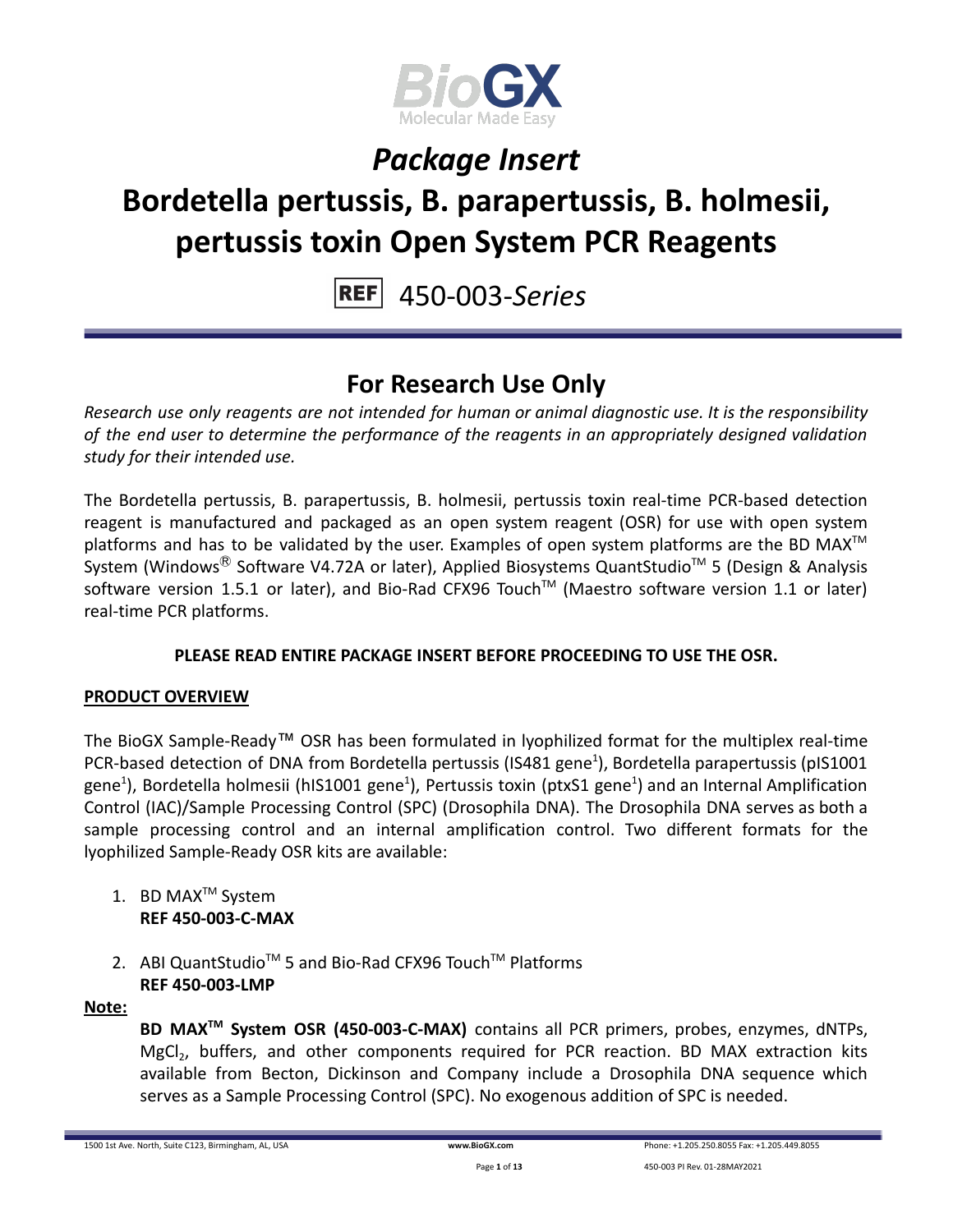

# **Bordetella pertussis, B. parapertussis, B. holmesii, pertussis toxin Open System PCR Reagents**

450-003-*Series*

**OSR for ABI and Bio-Rad Platforms (450-003-LMP)** contain all PCR primers, probes, enzymes, dNTPs, MgCl<sub>2</sub>, buffers, and other components required for the PCR reaction. Drosophila DNA sequence is included in the OSR master mix and serves as Internal Amplification Control (IAC). No exogenous addition of SPC is needed.

#### **PACKAGE CONTENTS**

**BioGX REF:** 450-003-C-MAX **Platform(s):** BD MAX<sup>™</sup> System

Each 24-reaction package contains two pouches:

- 1. First pouch contains 24 sealed BD MAX<sup>™</sup> tubes of BioGX lyophilized Sample-Ready<sup>™</sup> OSR, each tube sufficient for a 12.5 µL PCR reaction.
- 2. Second pouch contains 24 sealed BD MAX<sup>™</sup> tubes, each containing 25  $\mu$ L of OSR-specific BioGX Rehydration Buffer.

**BioGX REF:** 450-003-LMP Platform(s): ABI QuantStudio<sup>™</sup> 5 and Bio-Rad CFX96 Touch<sup>™</sup>

Each 64-reaction package consists of one pouch:

1. The pouch contains 2 x 8-tube strips. Each tube contains BioGX lyophilized Sample-Ready<sup>™</sup> OSR sufficient for 4 x 15 uL PCR reactions.

Note: 8-tube strips containing reagents ARE NOT compatible with ABI QuantStudio<sup>™</sup> 5 and Bio-Rad CFX96 Touch™ instruments.

### **EQUIPMENT AND MATERIALS REQUIRED BUT NOT PROVIDED**

- Lyophilized Positive Control Template DNA Beads  $(10^5 \text{ copies/head})$ 
	- BioGX Bordetella pertussis (IS481) (Part number 720-0013)
		-
	- BioGX Bordetella parapertussis (pIS1001) (Part number 720-0014)
	- BioGX Bordetella holmesii (hIS1001) (Part number 720-0015)
	- BioGX Pertussis toxin (ptxS1) (Part number 720-0016)
- -
- **BioGX Molecular Grade Water or equivalent** 
	- BioGX Rehydration Water (Part number: 800-0035-12)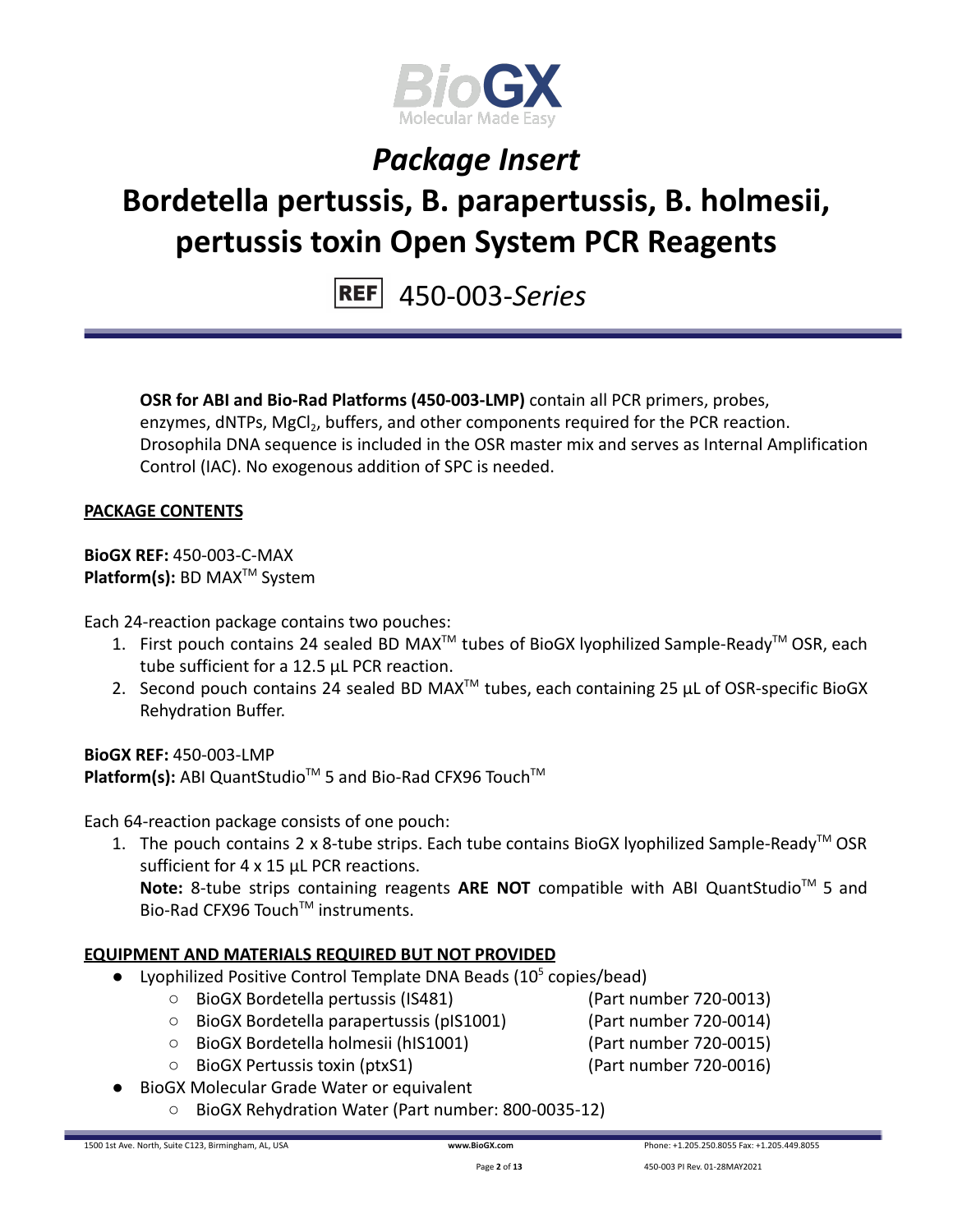

# **Bordetella pertussis, B. parapertussis, B. holmesii, pertussis toxin Open System PCR Reagents**

450-003-*Series*

- BD MAX ™ ExK ™ DNA-1 (US BD catalog no. 442817/ International BD catalog no. 442818)
- BD MAX ™ PCR Cartridges (US and International BD catalog no. 437519)
- Vortex Genie 2 Vortexer (VWR catalog no. 58815-234) or equivalent
- Disposable nitrile gloves
- Applied Biosystems QuantStudio 5 (0.2 mL) consumables
	- Thermo Fisher optical 8-tube strip (catalog no. 4316567)
	- Thermo Fisher ultra-clear optical caps, strips of 8 (catalog no. AB-0866)
	- Thermo Fisher 96-well optical clear reaction plates (catalog no. A36924)
	- Thermo Fisher 96-well qPCR plate seals (catalog no. AB-1170)
- Bio-Rad CFX96 Touch consumables
	- Bio-Rad 8-tube PCR strips without caps (catalog no. TLS0851)
	- Bio-Rad Optical flat 8-cap strips for PCR tubes (catalog no. TCS0803)
	- Bio-Rad 96-well plates (catalog no. HSP9655)
	- Bio-Rad 96-well plate sealing film, optical (catalog no. MSB1001)

### **WARNINGS AND PRECAUTIONS**

- For research use only. Not intended for human or animal diagnostics use.
- If handling biological samples, including used Extraction Kits and PCR Cartridges, treat as if capable of transmitting infectious agents in accordance with safe laboratory procedures such as those described in CLSI Document M29 $2$  and in Biosafety in Microbiological and Biomedical Laboratories<sup>3</sup>.
- BioGX REF: 450-003-C-MAX has been quality control tested only with the BD Open System Extraction Kits on the BD MAX<sup>™</sup> System.
- BioGX REF: 450-003-LMP has been quality control tested only with the Applied Biosystems QuantStudio<sup>™</sup> 5 and Bio-Rad CFX96 Touch<sup>™</sup> real-time PCR platforms.
- Do not use the reagents if the protective pouches are open or torn upon arrival.
- Close reagent protective pouches promptly with the zip seal after each use. Remove any excess air in the pouches prior to sealing and store at 2-8 °C.
- Do not remove desiccant from the PCR master mix pouches.
- Do not use Sample-Ready**TM** master mix if the desiccant is not present or is broken inside the Sample-Ready**TM** master mix pouches.
- Do not use reagent tubes if the foil seal has been opened or damaged.
- Do not mix reagents from different pouches and/or kits and/or lots.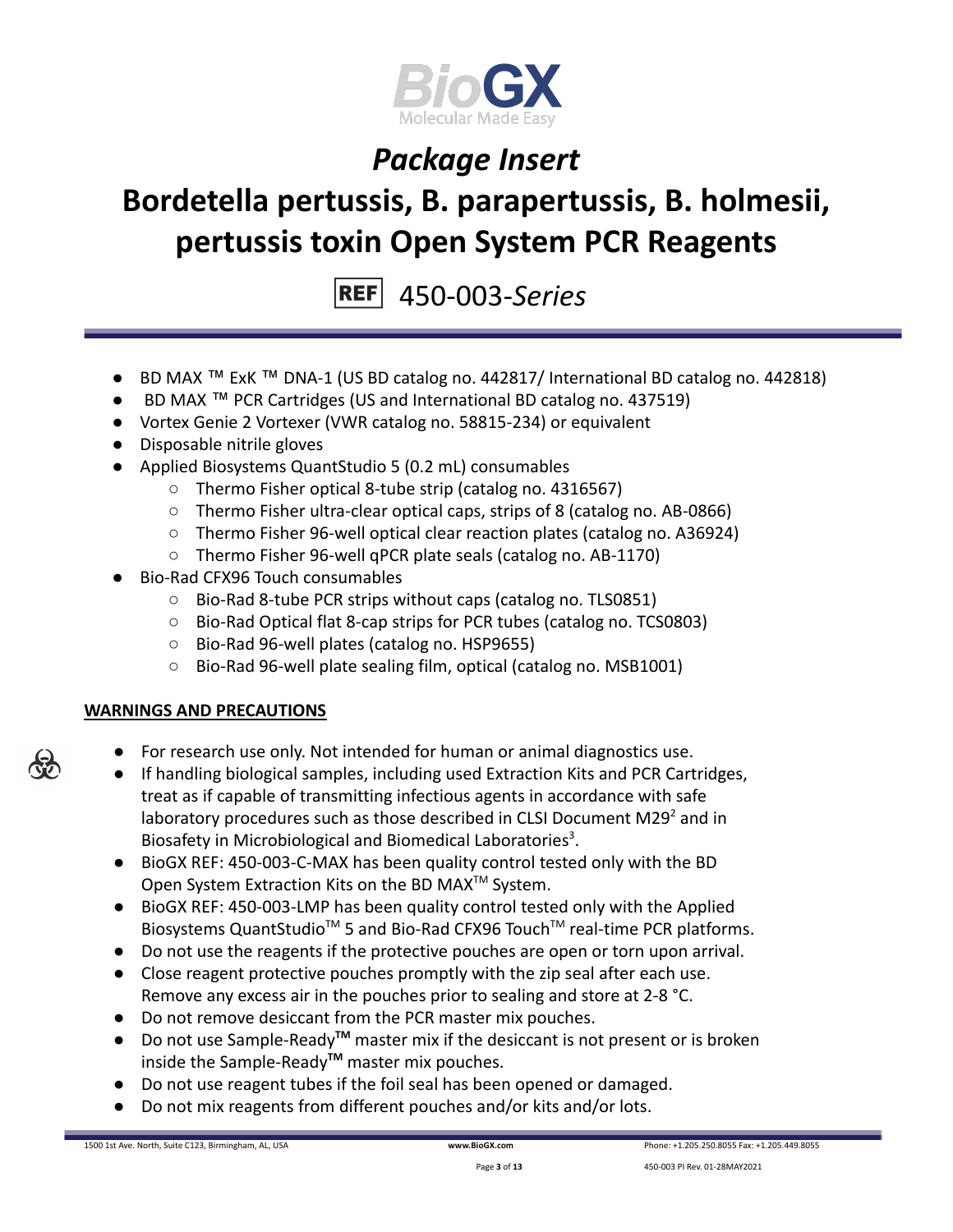

# **Bordetella pertussis, B. parapertussis, B. holmesii, pertussis toxin Open System PCR Reagents**

450-003-*Series*

- Do not use expired reagents and/or materials.
- Refer to BD MAX<sup>™</sup> ExK<sup>™</sup> DNA-1 Extraction Kit Instructions or to other respective nucleic acid extraction kits manufacturers' instructions for information about proper handling, cautions, and proper waste disposal.
- Do not mix septum caps between Sample Buffer Tubes or re-use septum caps as contamination may occur and compromise test results.
- Check BD Unitized Reagent Strips for proper liquid fills (ensure that the liquids are at the bottom of the tubes).
- Do not pipette by mouth.

i.

- Do not smoke, drink, or eat in areas where samples or kits are being handled.
- Dispose of unused reagents and waste in accordance with country, federal, provincial, state, and local regulations.
- Use clean gloves when handling extraction kit components and PCR reagents and buffer tubes.

### **STORAGE REQUIREMENTS AND RECOMMENDATIONS**



Product ships at ambient temperature, but BioGX recommends long-term storage at 2-25°C. Reagents have been tested to demonstrate optimal performance when stored properly and consumed by the Manufacturer Recommended Use By Date. The end user may opt to extend the useful life for Research Use Only reagents upon completing their own performance validations. BioGX's guarantee of reagent integrity does not extend beyond the Manufacturer Recommended Use By Date when stored properly. Avoid exposing the reagents (lyophilized or rehydrated) to direct sunlight or long-term ambient lighting. Tightly reseal the pouch with unused reactions and immediately return to a refrigerator after opening. To mitigate reagent performance degradation from exposure to moisture, BioGX suggests using the entire contents of the opened pouch within 2 months; however, the user may choose to verify an extended working time > 2 months by performance testing with positive controls and an examination of the sample preparation control target.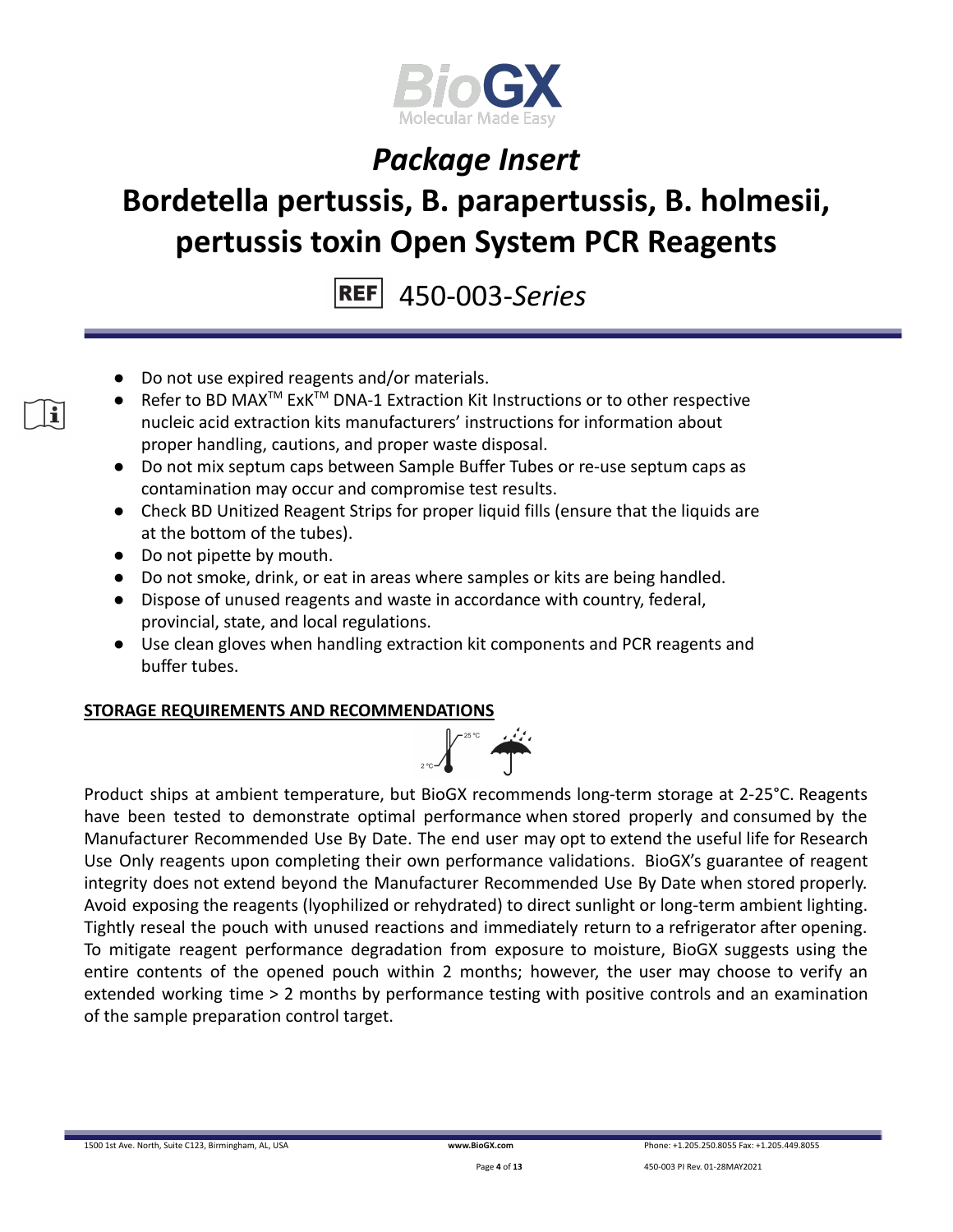

# **Bordetella pertussis, B. parapertussis, B. holmesii, pertussis toxin Open System PCR Reagents**

450-003-*Series*

### **SAMPLE TYPES UTILIZED FOR QUALITY CONTROL TESTING**

-Swab samples collected in Copan Universal Transport Media (UTM<sup>®</sup>), Copan ESwab<sup>TM</sup> or BD<sup>TM</sup> UVT -Nasal wash

#### **REAGENT OPTICAL CONFIGURATION**

#### **Table 1.** Optical Channel Configuration for REF 450-003-*Series*.

| <b>Optical Channel</b><br>(Fluorophore Equivalent) | <b>Target</b>                                        |  |
|----------------------------------------------------|------------------------------------------------------|--|
| <b>FAM</b>                                         | ptxS1 (present in B. pertussis and B. parapertussis) |  |
| <b>HEX</b>                                         | pIS1001 (present in <i>B. parapertussis</i> )        |  |
| Texas Red                                          | IS481 (present in B. pertussis and B. holmesii)      |  |
| Cy <sub>5</sub>                                    | hIS1001 (present in <i>B. holmesii</i> )             |  |
| Cv5.5                                              | SPC/IAC                                              |  |

#### **QUALITY CONTROL AND EXTRACTION TESTING PARAMETERS**

### **BD MAXTM System (BioGX REF: 450-003-C-MAX)**

As a starting point, users can import and install the Electronic User Defined Protocol (eUDP) that utilizes ExK DNA-1 extraction kits onto the BD MAX<sup>™</sup>. BioGX's most current eUDP utilized for quality control of this product can be obtained by sending an email to [TS@biogx.com](mailto:TS@biogx.com). Please refer to the BD MAX<sup>TM</sup> user manual<sup>4</sup> for uploading instructions**.**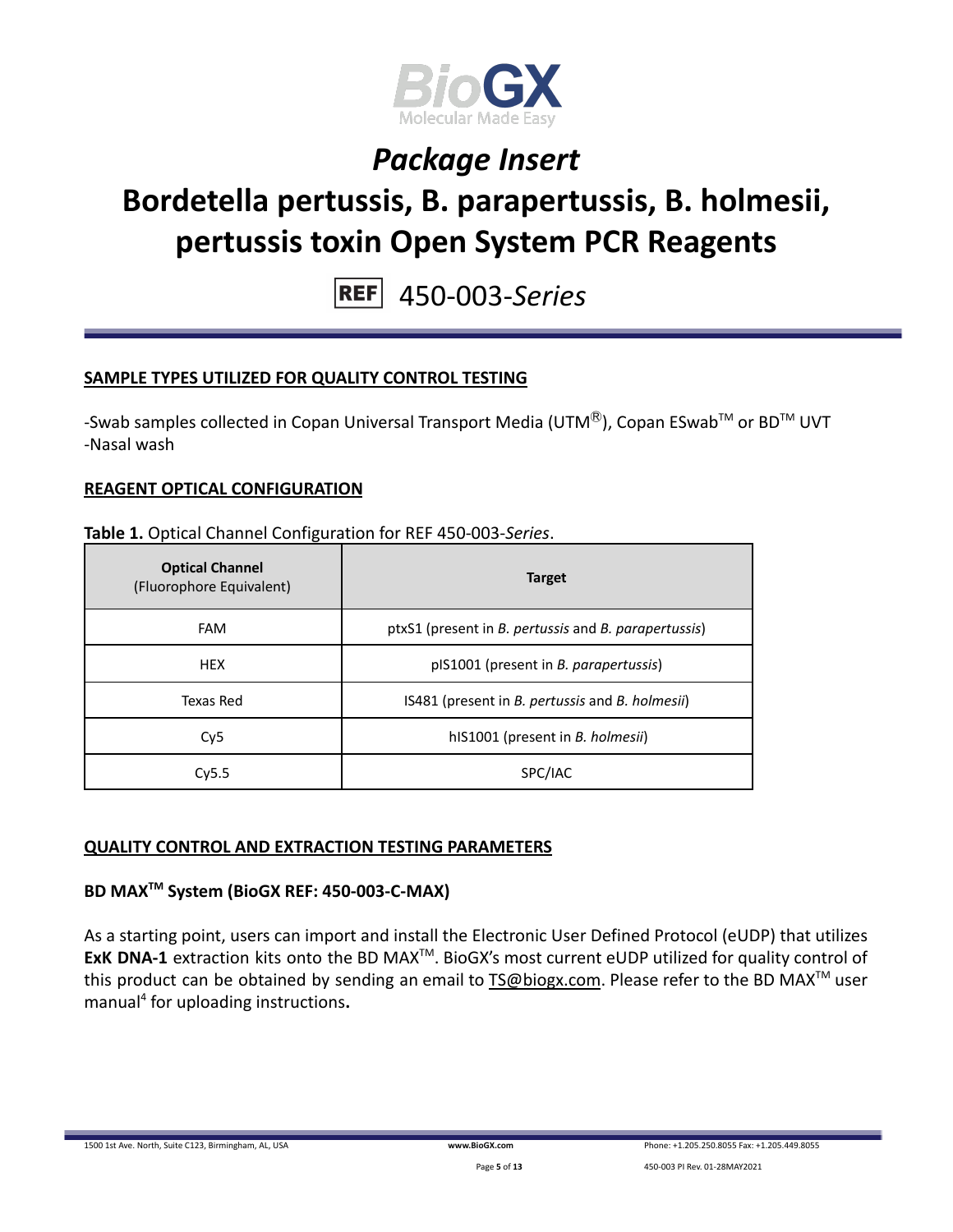

# **Bordetella pertussis, B. parapertussis, B. holmesii, pertussis toxin Open System PCR Reagents**

450-003-*Series*

### **ABI and Bio-Rad Platforms (BioGX REF: 450-003-LMP)**

As a starting point, users can import and install a PCR run file onto:

- 1. Applied Biosystems QuantStudio<sup>™</sup> 5 (Design & Analysis software version 1.5.1 or later)
- 2. Bio-Rad CFX96 Touch<sup>™</sup> (Maestro software version 1.1 or later)

BioGX's most current ABI QuantStudio<sup>™</sup> 5 and Bio-Rad CFX96 Touch<sup>™</sup> PCR run files utilized for quality control of this product can be obtained by sending an email to [TS@biogx.com.](mailto:TS@biogx.com) Please refer to the Applied Biosystems QuantStudio<sup>™</sup>5 user manual<sup>5</sup> for uploading instructions. Please refer to the Bio-Rad CFX96 Touch<sup>™</sup> user manual<sup>6</sup> for uploading instructions.

#### **SAMPLE VOLUMES UTILIZED DURING QUALITY CONTROL TESTING**

The end user may choose to validate a different pretreatment method or volume of sample to load other than the sample processing used by BioGX for QC testing as outlined below.

#### **Swab sample (3 mL Copan Universal Transport Media (UTM**Ⓡ**), or BDTM UVT)**

### **BD MAXTM System**

Thoroughly vortex the sample prior to addition to the Sample Buffer Tube (SBT). Pipette 100 μL of sample into the SBT, aseptically place the BD<sup>TM</sup> septum cap on each SBT. Pulse vortex the SBT for 1-3 seconds, and load the SBT into the extraction tray.

### **ABI QuantStudioTM 5 and Bio-Rad CFX96 TouchTM (validated magnetic bead or silica column extraction kits)**

Thoroughly vortex the sample prior to processing. Follow manufacturer recommendations for extraction of appropriate sample volume. Transfer 5 μL to purified nucleic acid to master mix as described in Section: *BioGX Quality Control Test Setup Procedure for ABI QuantStudioTM 5 and Bio-Rad CFX96 TouchTM .*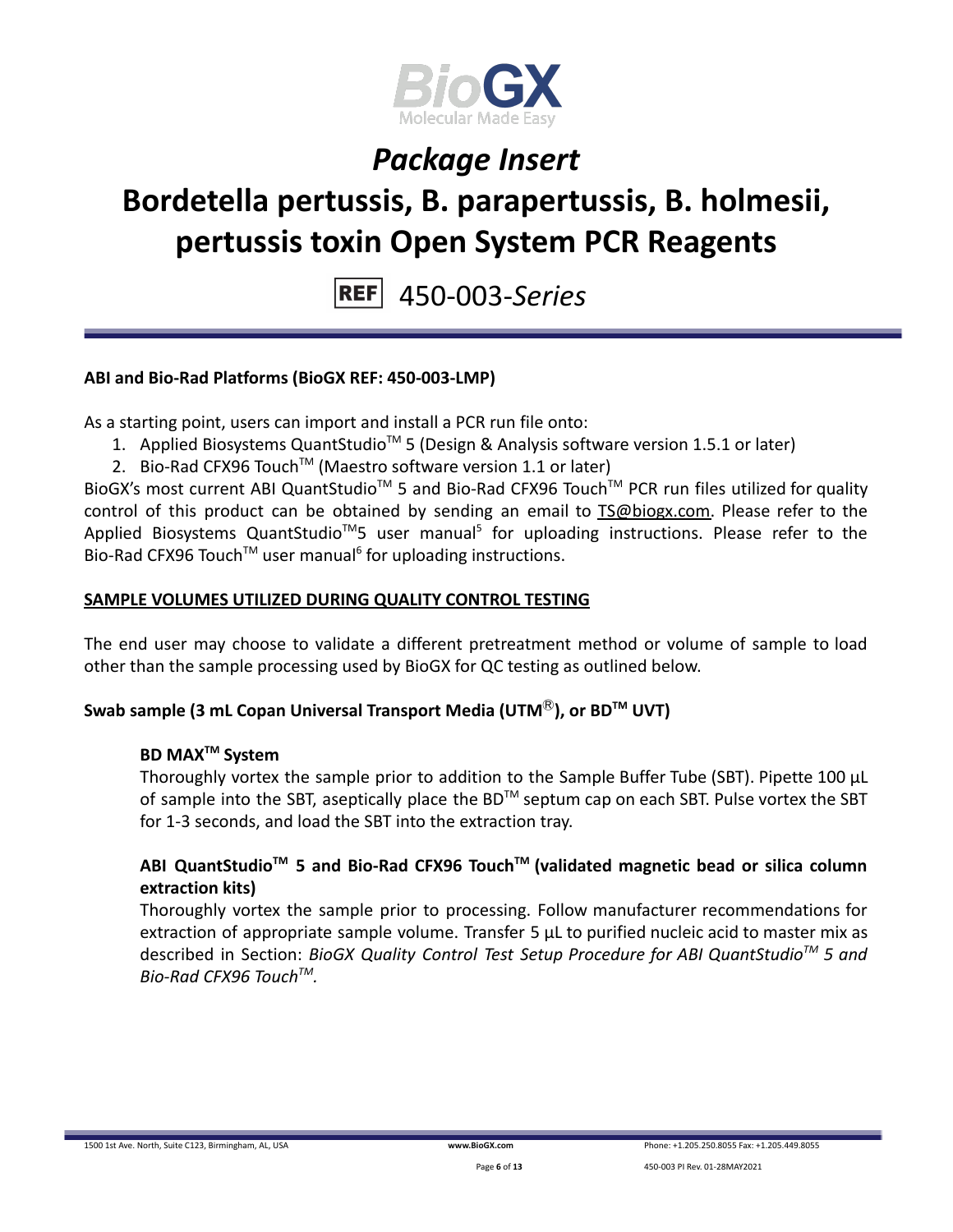

# **Bordetella pertussis, B. parapertussis, B. holmesii, pertussis toxin Open System PCR Reagents**

450-003-*Series*

```
Swab sample (1 mL Copan Universal Transport Media (UTMⓇ), BDTM UVT, or Copan ESwabTM
)
```
### **BD MAXTM System**

Thoroughly vortex the sample prior to addition to the Sample Buffer Tube (SBT). Pipette 50 μL of sample into the SBT, aseptically place the BD<sup>™</sup> septum cap on each SBT. Pulse vortex the SBT for 1-3 seconds, and load the SBT into the extraction tray.

### **ABI QuantStudioTM 5 and Bio-Rad CFX96 TouchTM (validated magnetic bead or silica column extraction kits)**

Thoroughly vortex the sample prior to processing. Follow manufacturer recommendations for extraction of appropriate sample volume. Transfer 5 μL to purified nucleic acid to master mix as described in Section: *BioGX Quality Control Test Setup Procedure for ABI QuantStudioTM 5 and Bio-Rad CFX96 TouchTM .*

#### **Nasal Wash**

**Pretreatment:** Freeze-thaw of nasal wash samples can provide better extraction results and reduce inhibitory effects.

#### **BD MAXTM System**

Thoroughly vortex the sample prior to addition to the Sample Buffer Tube (SBT). Pipette **700 μL** of Viral Transport Medium (eg. BD™ Universal Viral Transport or Copan Universal Transport Medium) and 50 µL of pretreated nasal wash sample into the SBT, aseptically place the BD<sup>™</sup> septum cap on each SBT. Pulse vortex the SBT for 1-3 seconds, and load the SBT into the extraction tray.

Note: Copan UTM<sup>®</sup> or BD<sup>™</sup> UVT viral transport media support the necessary dilution of nasal wash samples to achieve optimal extraction.

### **ABI QuantStudioTM 5 and Bio-Rad CFX96 TouchTM (validated magnetic bead or silica column extraction kits)**

Thoroughly vortex the sample prior to processing. Follow manufacturer recommendations for extraction of appropriate sample volume. Transfer 5 μL to purified nucleic acid to master mix as described in Section: *BioGX Quality Control Test Setup Procedure for ABI QuantStudioTM 5 and Bio-Rad CFX96 TouchTM .*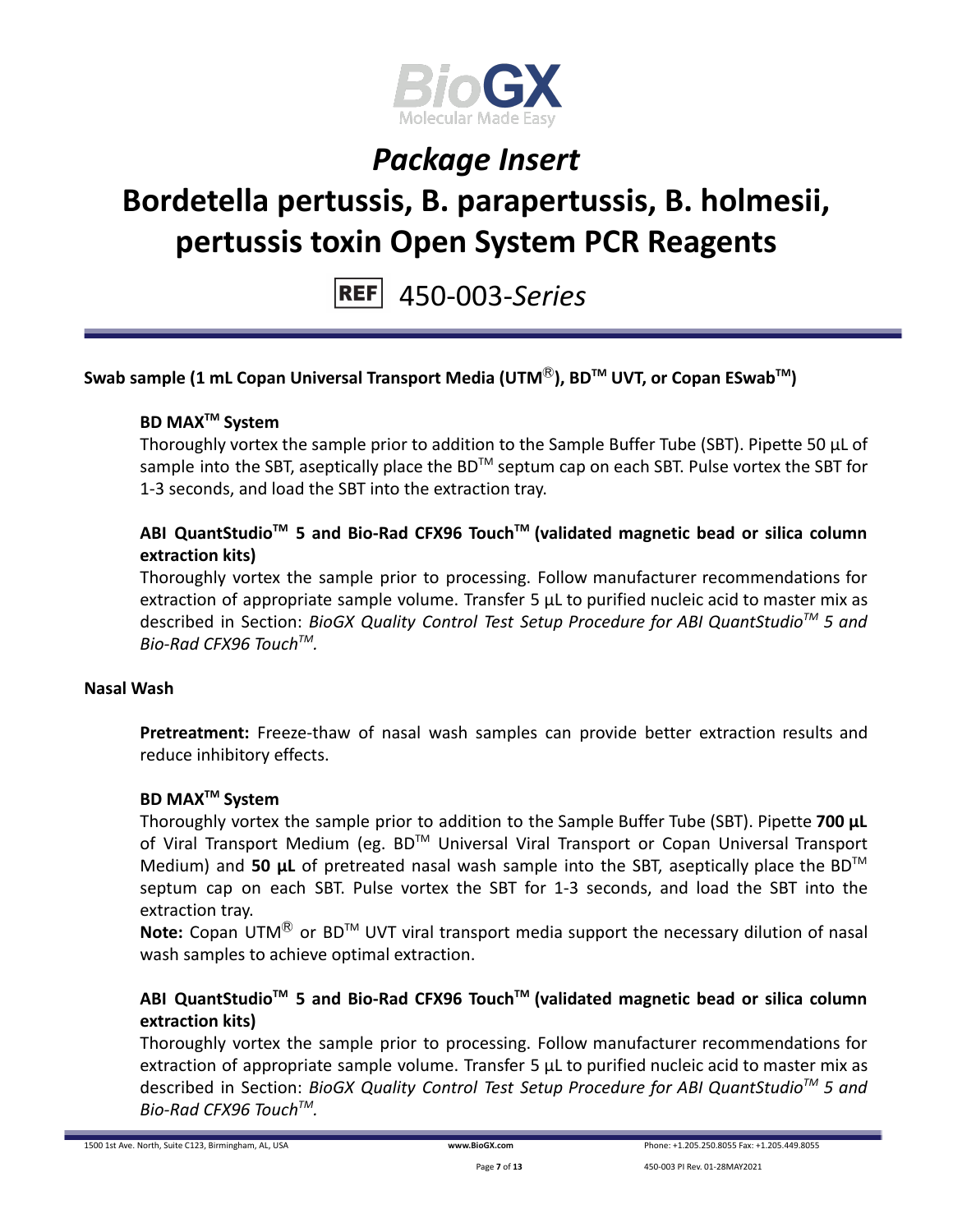

# **Bordetella pertussis, B. parapertussis, B. holmesii, pertussis toxin Open System PCR Reagents**

450-003-*Series*

### **BioGX QUALITY CONTROL TEST SETUP PROCEDURE**

### **BD MAXTM System Quality Control Test Setup**

#### **Loading a Sample Buffer Tube (SBT)**

- 1. Add the appropriate sample volume to each SBT.
- 2. Aseptically place  $BD^{TM}$  septum cap on each SBT.
- 3. Vortex the SBT for 1-3 seconds.
- 4. Load the SBT into the extraction tray.

### **WEAR NITRILE GLOVES WHEN HANDLING LYOPHILIZED REAGENTS TO REDUCE THE GENERATION OF STATIC CHARGES. DO NOT USE LATEX GLOVES.**

#### **Assembly of BD MAX Extraction Strips and BioGX Reagents**

- 1. Choose the appropriate BD MAX<sup>TM</sup> extraction kit (see above). DO NOT use BD MAX<sup>TM</sup> master mix or the blank 0.3 mL conical tubes that come with the extraction kit.
- 2. Load the selected extraction cartridges into the extraction tray, 1 per sample to be tested.
- 3. Snap one BD MAX<sup>™</sup> ExK<sup>™</sup> DNA Extraction tube into snap-in position 1 (Snap-1) of each extraction strip (**Figure 1**).
- 4. Snap one BioGX Sample-Ready™ lyophilized reagent tube into position 2 (Snap-2) of each extraction strip. Check to make sure the lyophilized cake is at the bottom of the tube prior to inserting into the strip. The funnel-shaped cake may be in any orientation  $(v, >, ' , <)$ .
- 5. Snap one BioGX Rehydration Buffer tube into position 3 (Snap-3) of each extraction strip. Check to make sure the buffer is at the bottom of the tube prior to inserting into the strip. Position 4 (Snap-4) will remain empty.
- 6. Lift the tray and briefly examine the bottom of each strip to ensure all reagents are at the bottom of each tube and bubbles are not present in Extraction buffer reservoirs.
- 7. Proceed with worklist generation and sample loading per BD MAX $^{TM}$  operating instructions. Select the appropriate User Defined Protocol (UDP). Load the extraction tray and, if necessary, a new PCR card into the instrument, close the door, and click "Start Run."
- 8. Analyze the results by opening the completed run file in the "Results" tab.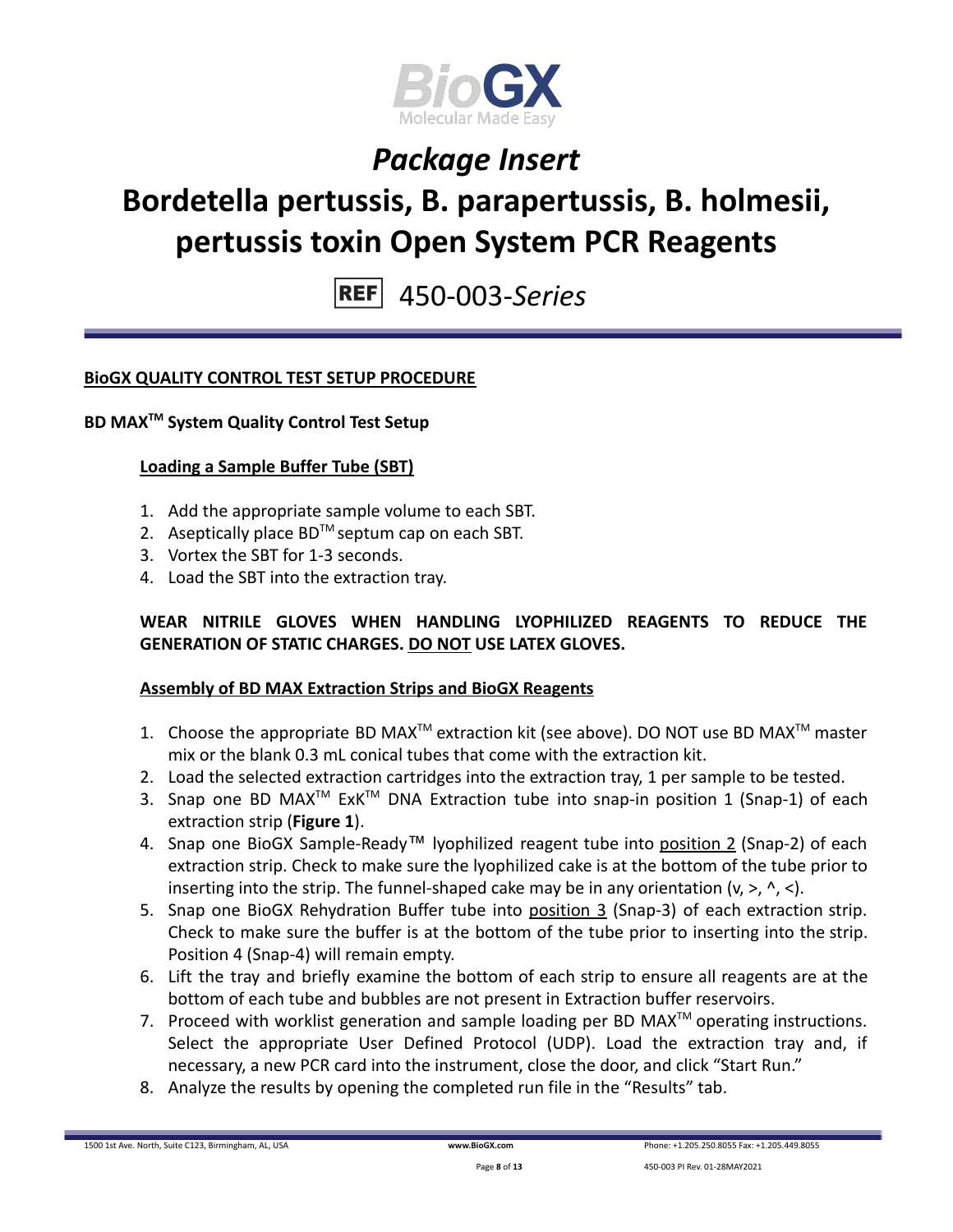

# **Bordetella pertussis, B. parapertussis, B. holmesii, pertussis toxin Open System PCR Reagents**

450-003-*Series*

### BD MAX ExK™ 4-Snap Unitized Reagent Strip

### **Single Master Mix Type 4 Setup**



**Figure 1.** Diagram of BD MAX**TM** ExK**TM** 4-snap Unitized Reagent Strips.

#### **Important Note**

Always first insert all Snap-1 tubes, then all Snap-2 tubes, then all Snap-3 tubes. The Snap 4 position will remain empty unless the user has set up the reagent to run in dual master mix mode. Approximately 25 µL of extracted nucleic acid remains in the position 3 tube after extraction. This may be removed and saved for further analyses after the run has been completed.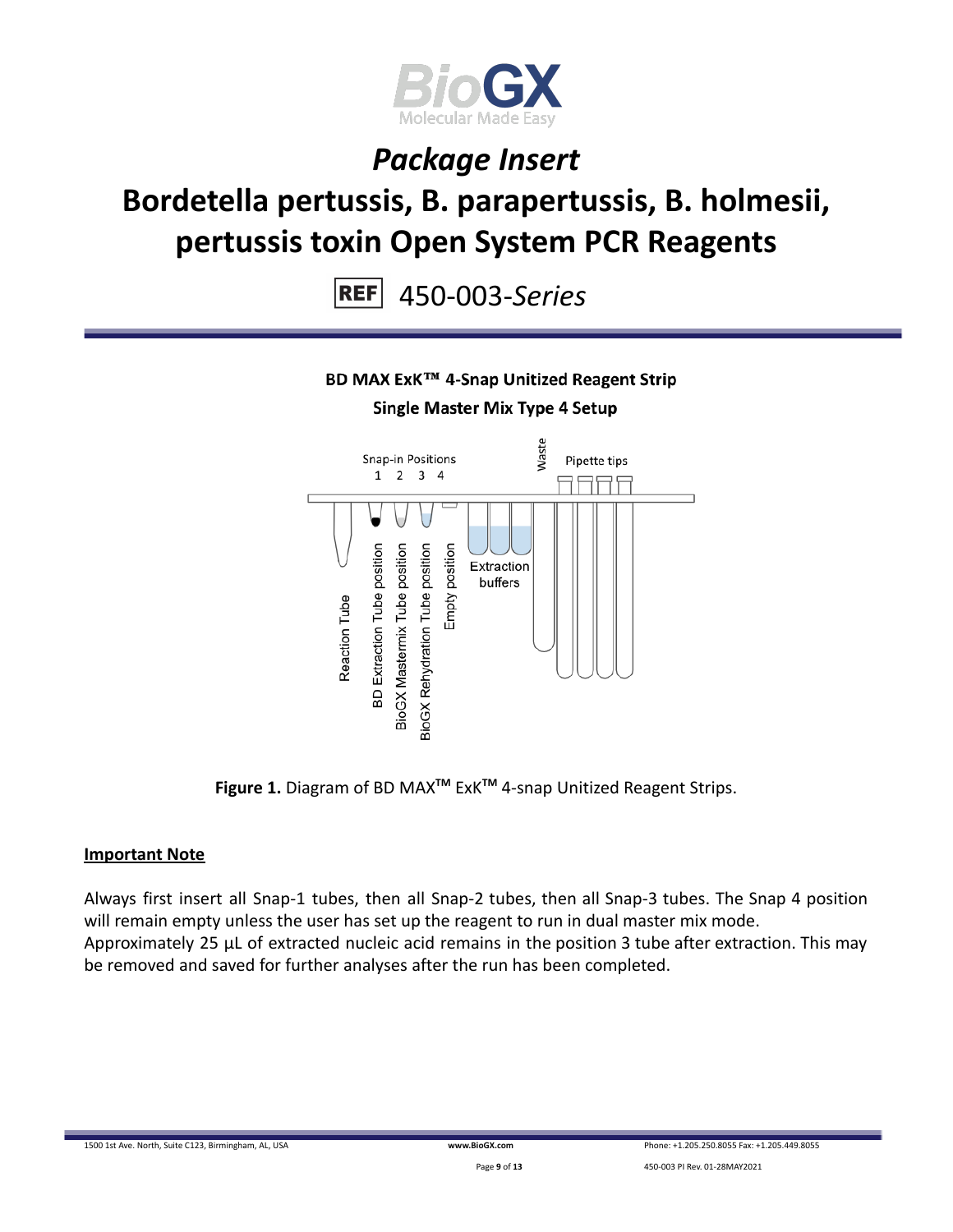

# **Bordetella pertussis, B. parapertussis, B. holmesii, pertussis toxin Open System PCR Reagents**

450-003-*Series*

**ABI QuantStudioTM 5 and Bio-Rad CFX96 TouchTM Quality Control Test Setup**

### **WEAR NITRILE GLOVES WHEN HANDLING LYOPHILIZED REAGENTS TO REDUCE THE GENERATION OF STATIC CHARGES. DO NOT USE LATEX GLOVES.**

### **Assembly of BioGX Reagents**

1. Prepare the appropriate number of 8-tube PCR strips or 96-well PCR plates.

2. Transfer 40 μL of molecular grade water to one vial of lyophilized BioGX reagents. The rehydrated master mix is more than sufficient for 4 samples to be tested.

Note: 8-tube strips containing reagents ARE NOT compatible with ABI QuantStudio<sup>™</sup> 5 and Bio-Rad CFX96 Touch<sup>™</sup> instruments. Rehydrated master mix must be transferred to 8-tube PCR strips or 96-well PCR plates compatible with appropriate instruments.

3. Mix by gently pipetting up and down. (IMPORTANT: Keep rehydrated master mix in a cold block or on ice if setup cannot not be completed within 20 minutes. If the rehydrated master mix cannot be used immediately, it can be capped and stored up to 24 hours at 2-8°C, protected from light).

4. Transfer 10 μL of rehydrated master mix to the bottom of 4 empty wells.

- 5. To each well containing 10 μL of rehydrated master mix, add 5 μL of extracted sample.
- 6. Affix the appropriate optical caps or optical plate seals.
- 7. Pulse spin the sealed PCR plate or tube to mix and bring liquid to the bottom.

8. Load 8-tube PCR strips or 96-well PCR plates into the real-time PCR platform and start the run. Avoid unnecessary delay once tubes/plates are loaded into the real-time PCR instrument.

#### **ASSAY PERFORMANCE**

All BioGX Research Use Only products are designed to detect 20 copies or less of the target nucleic acid per reaction.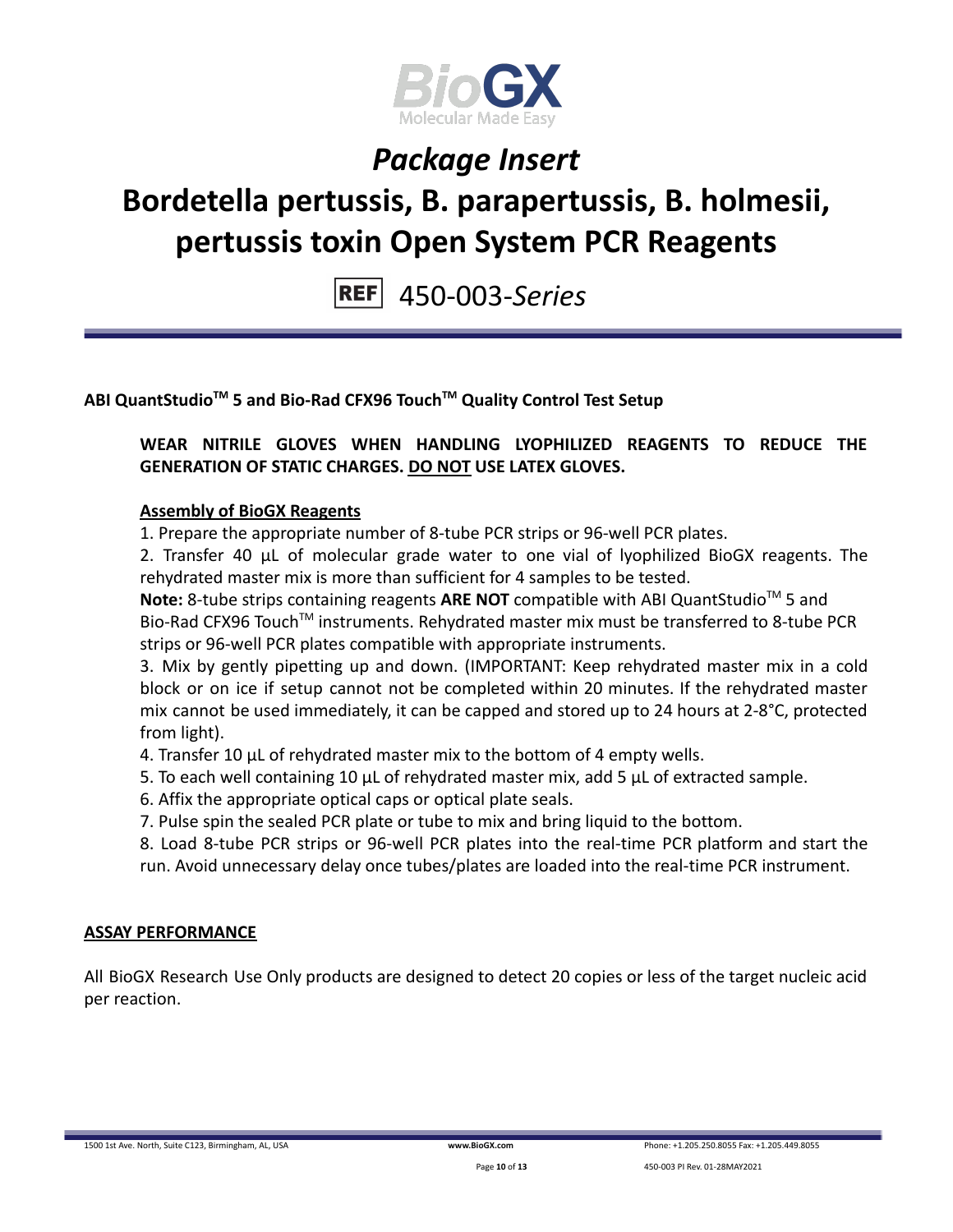

# **Bordetella pertussis, B. parapertussis, B. holmesii, pertussis toxin Open System PCR Reagents**

450-003-*Series*

#### **INTERPRETATION OF RESULTS**

| ptxS1     | <b>IS481</b> | <b>hlS1001</b> | plS1001   | <b>IAC or</b><br><b>SPC</b> | Interpretation*1                                                                                 |
|-----------|--------------|----------------|-----------|-----------------------------|--------------------------------------------------------------------------------------------------|
| $+/-a$    | $\ddotmark$  |                |           | +/-                         | <b>B. pertussis POSITIVE</b>                                                                     |
| $+/-^a$   |              |                | $\ddot{}$ | $+/-$                       | B. parapertussis POSITIVE                                                                        |
|           | $\ddotmark$  | $\ddot{}$      |           | +/-                         | B. holmesii POSITIVE                                                                             |
| $\ddot{}$ | $\ddot{}$    |                | $\ddot{}$ | $+/-$                       | B. pertussis POSITIVE,<br><b>B. parapertussis POSITIVE</b>                                       |
| $\ddot{}$ | $\ddot{}$    | $\ddot{}$      |           | +/-                         | B. pertussis POSITIVE,<br><b>B. holmesii POSITIVE</b>                                            |
| $\ddot{}$ | $\ddot{}$    | $\ddot{}$      | $\ddot{}$ | $+/-$                       | B. parapertussis POSITIVE, B. holmesii<br>POSITIVE (possible B. pertussis POSITIVE) <sup>b</sup> |
| $\ddot{}$ |              |                |           | $+/-$                       | Presumed B. bronchiseptica <sup>c</sup>                                                          |
|           |              |                |           | $\ddot{}$                   | <b>NEGATIVE</b>                                                                                  |
|           |              |                |           |                             | Unresolved**                                                                                     |

**Table 2.** Multiplex PCR Results Interpretation for 450-003-*Series*.

\*Tatti *et al.* reported that a specimen positive for *pIS1001* may be considered to most probably contain *B. parapertussis*, but the possibility that it is positive for *B. bronchiseptica* cannot be totally excluded 1 .

\*\*Failed PCR due to inhibition, reagent failure or incorrect assembly of PCR reaction.

<sup>a</sup>Samples that are positive for *IS481* and are not positive for *ptxS1* are presumed to be *B. pertussis* and samples that are positive for *pIS1001* and not positive for *ptxS1* are presumed to be *B. parapertussis*.

<sup>b</sup>Samples that are positive for all targets: *ptxS1, IS481, hIS1001, and pIS1001* can be reported as positive for *B. parapertussis* and *B. holmesii* however this result does not rule out the possibility of coinfection with *B. pertussis* as well.

<sup>c</sup>Samples that are positive for only *ptxS1* (pertussis toxin) are presumed to be positive for *B. bronchiseptica*, however, this assay is not designed for species identification of *B. bronchiseptica* and BioGX recommends additional biochemical and molecular testing of samples with this result to confirm diagnosis.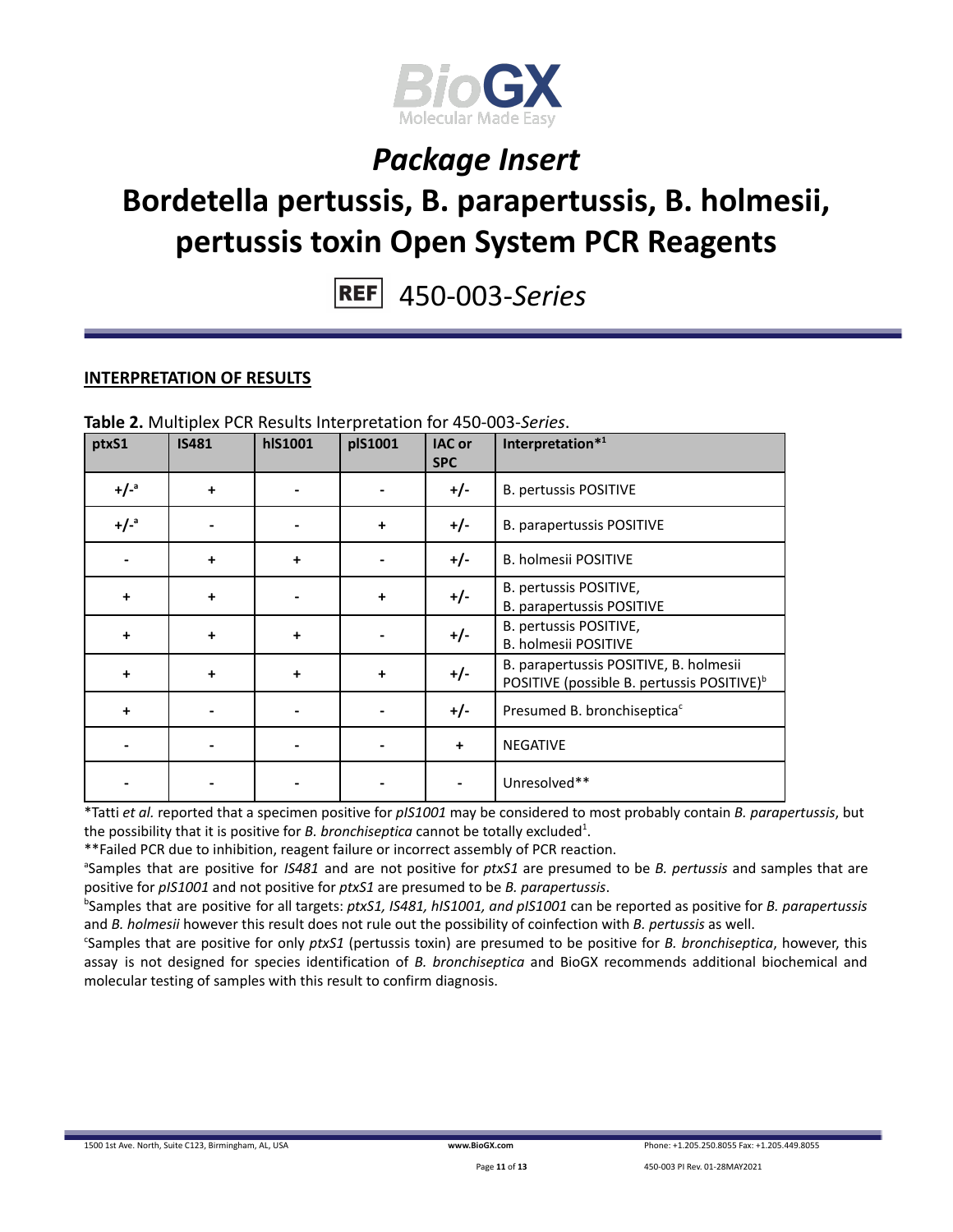

# **Bordetella pertussis, B. parapertussis, B. holmesii, pertussis toxin Open System PCR Reagents**

450-003-*Series*

#### **REFERENCES**

- 1. Novel Multitarget real-time PCR Assay for Rapid Detection of *Bordetella Species* in Clinical Specimens.," Kathleen M. Tatti, Kansas N. Sparks, et al. (Centers for Disease Control and Prevention), J. Clin. [Microbiol.](http://www.ncbi.nlm.nih.gov/pubmed/21940464) 2011 Dec;49(12):4059-66.
- 2. Clinical and Laboratory Standards Institute. Protection of laboratory workers from occupationally acquired infections; Approved Guideline. Document M29 (Refer to the latest edition).
- 3. Centers for Disease Control and Prevention and National Institutes of Health. Biosafety in Microbiological and Biomedical Laboratories. Choosewood L.C. and Wilson D.E. (eds) (2009). HHS Publication No. (CDC) 21-1112.
- 4. BD MAX<sup>™</sup> System User's Manual (refer to the latest revision) BD Life Sciences, Sparks, Maryland 21152 USA.
- 5. QuantStudioTM Design and Analysis software User Guide, ThermoFisher Scientific, Waltham, Massachusetts, USA (Refer to the latest version).
- 6. CFX96 Touch, CFX96 Touch Deep Well, CFX Connect, and CFX384 Touch Systems Instruction Manual (refer to the latest version), Bio-Rad Laboratories, Inc., Hercules, California, USA (Refer to the latest version).

#### **Please call BioGX or email info@biogx.com with any questions you may have regarding this product.**

| Rev. # | Effective.<br>Date | <b>Summary of Changes</b>         |
|--------|--------------------|-----------------------------------|
| 01     | 28 MAY 2021        | $\cdots$<br>' Release.<br>Initial |